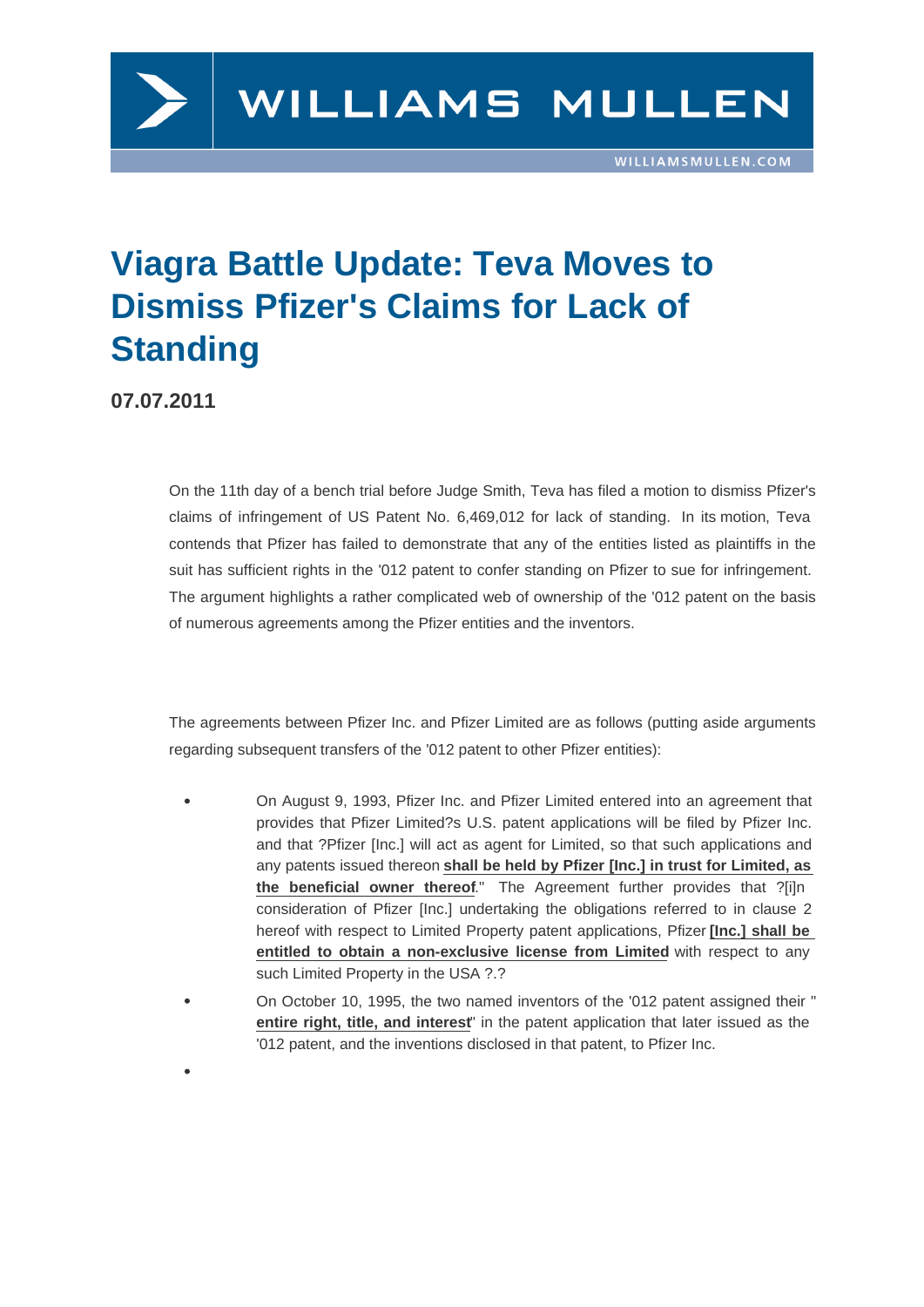Also on October 10, 1995, Pfizer Limited executed a Consent Of Pfizer Limited, which states that ?by virtue of the terms of employment with Pfizer Limited ? **Pfizer Limited is entitled to an assignment of the entire right, title and interest in and to all inventions**, whether joint or sole, made by [Dr.] Ellis and [Dr.] Terrett and whereas Pfizer Limited desires that Pfizer Inc. receive the full benefits of the foregoing assignment by its aforesaid employee(s), Pfizer Limited ? hereby consents to the foregoing assignment by its aforesaid employee(s)."

On March 4, 1996, Pfizer Inc. filed U.S. Application Ser. No. 08/549,792, from which the ?012 patent issued on October 22, 2002. Ex. 6 (DX-2001). **Pfizer Inc. is identified on the face of the ?012 patent as the assignee**.

With respect to Pfizer Limited, Pfizer contends that Pfizer Limited ?is the owner of a beneficial interest in the ?012 patent? by operation of the August 9, 1993 Patent Filing Agreement entered into by Pfizer Inc. and Pfizer Limited and therefore has standing to enforce that patent. Teva argues that Pfizer, however, failed to establish that the Patent Filing Agreement has effect with respect to the ?012 patent, and that even if that Agreement has effect, Pfizer failed to identify the meaning of ?beneficial owner? under that Agreement and accordingly failed to establish that a beneficial owner of the ?012 patent has rights that are sufficient to confer standing to enforce the patent.

With respect to Pfizer Inc., Pfizer contends that ?Drs. Ellis and Terrett duly and legally assigned the ?012 patent to Pfizer Inc.? Pfizer Inc. received an October 10, 1995 Assignment from the inventors of all of their rights to the application that issued as the ?012 patent accompanied by a Consent to that Assignment executed by Pfizer Limited on the same day. Teva asserts that Pfizer, however, failed to establish that Pfizer Inc. has rights in the ?012 patent that are sufficient to convey standing because Pfizer separately contends that the August 9, 1993 Patent Filing Agreement conveys ?beneficial ownership? rights to the ?012 patent on Pfizer Limited. That ?beneficial ownership,? according to Pfizer, includes the right to grant an exclusive license to the ?012 patent. But according to Teva, If Pfizer Limited has the right to convey an exclusive license under the ?012 patent by virtue of being a ?beneficial owner? by operation of the Patent Filing Agreement, then Pfizer Inc. cannot be the owner of such a right ? and cannot own rights to the ?012 patent that are sufficient to confer standing. Furthermore, states Teva, the Patent Filing Agreement, which Pfizer contends has effect with respect to the ?012 patent, further provides that ?[i]n consideration of Pfizer [Inc.] undertaking to file and prosecute Pfizer Limited?s U.S. patent applications, Pfizer [Inc.] shall be entitled to obtain a non-exclusive license from Limited with respect to any such? applications. From Teva's perspective, that provision in the Patent Filing Agreement strongly implies that Pfizer Inc. does not own rights to the ?012 patent that are greater than the non-exclusive right to which the Agreement expressly states that Pfizer Inc. is entitled. Teva points out that a non-exclusive patent license is not sufficient to confer standing on the licensee or sufficient even to allow the licensee to be joined in a suit to enforce the patent. Thus, claims Teva, Pfizer has failed to establish that Pfizer Inc. has an ownership interest in the ?012 patent that is sufficient to confer standing on Pfizer Inc. to enforce the ?012 patent.